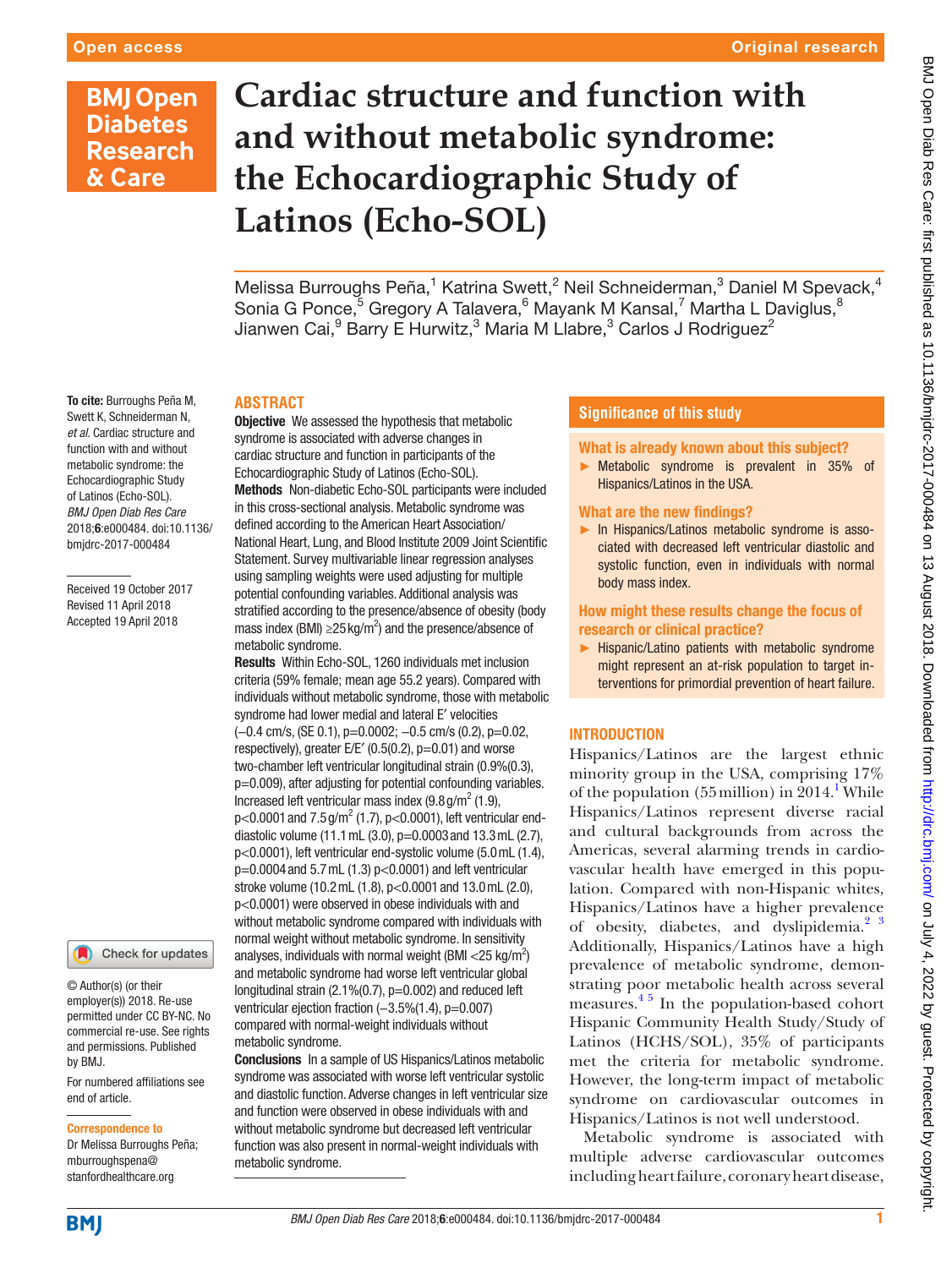and cardiovascular mortality. $6-9$  Incident heart failure in normal-weight individuals with metabolic syndrome is in fact greater than incident heart failure in overweight individuals without the metabolic syndrome.<sup>10</sup> Yet, the relationship between metabolic syndrome and heart failure risk in Hispanics/Latinos has not been well described. Hispanics/Latinos in the USA have a higher incidence of heart failure compared with non-Hispanic whites, and Hispanics/Latinos who present with heart failure are younger with more comorbidities and lower left ventricular ejection fraction.<sup>11-13</sup> However, Hispanics/Latinos in the USA represent a relatively young demographic such that the future public health burden of clinical heart failure as this population ages is potentially underestimated. In order to identify preclinical disease, abnormalities in cardiac structure and function can be determined by echocardiography and cardiac MRI, many of which have been associated with incident cardiovascular disease and increased mortality including asymptomatic left ventricular systolic and diastolic dysfunction, left ventricular hypertrophy, left ventricular size in diastole and left atrial size.<sup>14–19</sup> Recent data suggest that even borderline left ventricular systolic function is associated with inci-dent heart failure and increased all-cause mortality.<sup>[20](#page-9-0)</sup> Therefore, understanding the complex relationship of cardiometabolic risk factors and body mass index with cardiac structure and function offers an opportunity to risk stratify individuals and prevent future adverse cardiovascular outcomes.

The primary objective of this study was to determine the associations of metabolic syndrome and its individual criteria with cardiac structure and function as measured by transthoracic echocardiography in participants in the Echocardiographic Study of Latinos (Echo-SOL). Our secondary objective was to compare cardiac structure and function in Echo-SOL participants according to normal/ abnormal body mass index (BMI) and prevalent metabolic syndrome.

## **METHODS**

### Study setting

HCHS/SOL is a population-based longitudinal cohort study (n=16415, mean age 43) of self-identified Hispanic/ Latino individuals,  $18-\overline{7}4$  years of age.<sup>[21](#page-9-1)</sup> This study was designed to assess chronic disease in Hispanic/Latino individuals living in four cities in the USA: Bronx, New York; Chicago, Illinois; Miami, Florida; and San Diego, California. Participants were recruited in communities surrounding four field centers in the respective cities. The details of HCHS/SOL sampling method have been previously described[.21](#page-9-1) Exclusion criteria included: activeduty military service, not living at the residential address, planning to move from the area within 6 months, or physically unable to attend the clinic examination. The baseline HCHS/SOL assessment was completed from 2008 to 2011 and consisted of a questionnaire, anthropometric measurements, and laboratory testing.

Echo-SOL was designed to characterize cardiac structure and function using transthoracic echocardiography in a representative sample of Hispanic/Latino individuals living in the USA. The baseline echocardiography examination for the Echo-SOL ancillary study was performed from 2011 to 2014.<sup>22</sup> Inclusion criteria for Echo-SOL included: age 45 years or older; self-reported Hispanic/ Latino of Mexican, Puerto Rican, Cuban, Dominican, Central American or South American background; and enrollment 36 months or fewer from the date of the baseline HCHS/SOL visit. Echo-SOL enrolled on average  $~80\%$  of eligible participants at each of the study sites.

Echo-SOL is an ancillary study of HCHS/SOL consisting of 1824 participants recruited through a strati-fied-sampling process representative of the parent study.<sup>[22](#page-9-2)</sup>

In this cross-sectional study of the Echo-SOL cohort, we included non-diabetic participants without coronary artery disease or severe aortic or mitral valve disease. Coronary artery disease was determined by self-report or pathologic Q-waves on ECG consistent with prior myocardial infarction. Aortic and mitral valve disease was determined by transthoracic echocardiography.

#### Study procedures

Phillips IE-33 or Sonos 5500/7500 ultrasound imaging platforms with a standard 2.5 to 3.5 MHz phased-array probe were used in the acquisition of all echocardiographic imaging data. A standard transthoracic echocardiograpy examination was performed with the participant in the partial left decubitus position. ECG-gated M-mode, 2D, spectral, color flow, and tissue Doppler images were acquired in the parasternal long axis, short axis, and apical four-chamber and two-chamber long-axis views. Left ventricular global longitudinal strain analysis was performed using the vendor-independent TomTec Cardiac Performance Analysis software (TomTec, Hamden, Connecticut, USA) on acquired 2D images. All images were read by a sonographer and over-read by a cardiologist (CJR) with level 3 echocardiography training as specified by the American College of Cardiology and the American Society of Echocardiography.<sup>23</sup> Inter-reader and intrareader variability were assessed and determined to have a high degree of intraclass correlation for each measurement (0.80–0.99).

#### **Definitions**

In this study, we used the American Heart Association/ National Heart, Lung, and Blood Institute<sup>[3](#page-8-7)</sup> Joint Scientific Statement criteria to define metabolic syndrome as three or more of the following: fasting glucose ≥100mg/dL and/or on antihyperglycemic medication; triglycerides ≥150mg/dL and/or on triglyceride-lowering medication; HDL <40 mg/dL in men and  $\langle 50 \text{mg}/$ dL in women and/or on HDL-raising medication; waist circumference  $\geq 102$  cm in men and  $\geq 88$  cm in women; systemic systolic blood pressure ≥130mm Hg, systemic diastolic blood pressure ≥85mm Hg, and/or on antihypertensive medication.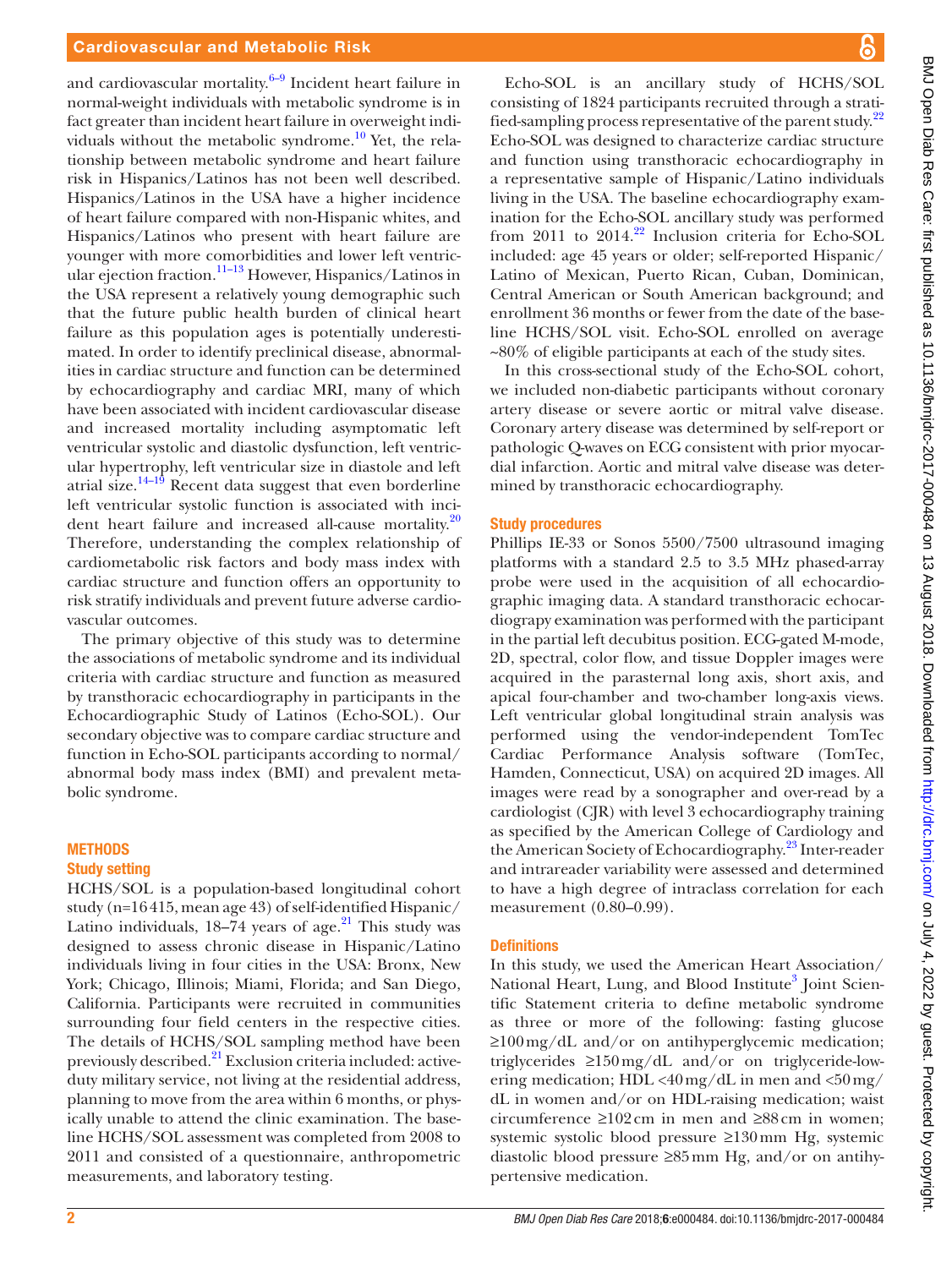A priori multivariable linear regression analyses were

The echocardiographic measurements included in this study included multiple measures of left and right heart structure and function: left ventricular mass indexed to body surface area (LVMI), left ventricular end-diastolic volume (LVEDV), left ventricular end-systolic volume (LVESV), left ventricular ejection fraction (LVEF), left ventricular stroke volume, medial and lateral tissue Doppler E′ velocities, mitral inflow E velocity and A velocity ratio  $(E/A)$ , mitral valve E velocity and E' velocity ratio  $(E/E')$ , isovolumic relaxation time (IVRT), peak right ventricular/right atrial pressure gradient, tricuspid annular plane systolic excursion (TAPSE), right ventricular fractional area change, left atrial volume index, left ventricular global longitudinal strain (GLS) (individual four-chamber and two-chamber views and average).

Echo-SOL participant sociodemographic and lifestyle characteristics were obtained by questionnaires conducted during the HCHS/SOL baseline visit. National background was determined by self-report and classified as: Mexican, Puerto Rican, Cuban, Dominican, Central American, or South American. Alcohol and tobacco use was determined by self-report and characterized as current, former, or never. Education was described by three categories: less than high school, high school or equivalent, or greater than high school. Household income was categorized into five groups: <US\$20 000, US\$20001–40 000, US\$40001–75 000, or >US\$75000. US born was defined as born in the 50 states of USA, excluding US territories. Physical activity was determined using the Global Physical Activity Questionnaire and was classified as low, moderate, or high.

#### Statistical methods

The primary aim of this study was to compare echocardiographic measures of cardiac structure and function in participants with and without metabolic syndrome. The baseline characteristics of participants with and without metabolic syndrome were compared. The corresponding distribution of all baseline sociodemographic and clinical characteristics was summarized for the overall population using means±SE for continuous variables and proportions for categorical variables. Continuous variables were compared using elementwise regression using generalized least squares estimation. This methodology was chosen due to the sampling weighting to account for survey methods and nonresponse. Categorical variables were compared using Rao-Scott  $X^2$ . The mean values of the echocardiographic outcome variables in participants with and without metabolic syndrome were compared using t-tests. Summary statistics were weighted to adjust for sampling probability and non-response. Multivariable linear regression analyses were used to model the relationships between metabolic syndrome and each echocardiographic outcome variable described above adjusting for the following covariates: Minimally adjusted model (age and sex) and fully adjusted model (age, sex, study site, tobacco use, alcohol use, physical activity, and education).

conducted to model the relationship between the individual components of metabolic syndrome (ie, fasting glucose  $\geq 100 \,\text{mg/dL}$  with the following echocardiographic measurements: LVMI, LVEDV, LV GLS, and E/E′. Regression models were adjusted for covariates as above. The secondary aim of this study was to compare

cardiac structure and function in participants with and without metabolic syndrome by BMI. Multivariable linear regression analyses were stratified by BMI comparing individuals with and without metabolic syndrome in the following strata: normal weight, overweight and obese. The models adjusted for the following covariates: age, sex, site, tobacco use, alcohol use, years of education, and physical activity. Sensitivity analyses were performed using linear regression analyses of the aggregate data with interaction terms to evaluate for interaction between BMI and metabolic syndrome for each echocardiographic measure of structure and function. In sensitivity analyses, multivariable linear regression analyses were used to compare the echocardiographic measurements of cardiac structure and function in normal weight (BMI  $\langle 25 \text{ kg/m}^2 \rangle$  participants without metabolic syndrome to the following groups: obese (BMI ≥30 kg/m<sup>2</sup>) without metabolic syndrome; obese (BMI ≥30 kg/m<sup>2</sup>) with metabolic syndrome; overweight (BMI ≥25 kg/m<sup>2</sup> and <30 kg/ m<sup>2</sup>) without metabolic syndrome; overweight (BMI ≥25  $\text{kg/m}^2$  and <30 kg/m<sup>2</sup>) with metabolic syndrome; and all weights with metabolic syndrome. The model adjusted for the following covariates: age, sex, site, tobacco use, alcohol use, years of education, and physical activity. All statistical analyses were performed with SAS software V.9.3 and weighted to adjust for sampling probability and non-response.

## **RESULTS**

Within the Echo-SOL cohort 1260 non-diabetic participants (mean age 55.2 years) who met the inclusion criteria were included in this analysis, with 399 (32%) participants meeting the criteria for metabolic syndrome. The baseline characteristics of the participants with and without metabolic syndrome are described in [table](#page-3-0) 1. Compared with those without metabolic syndrome, participants with metabolic syndrome were older with a greater proportion of participants between 55 and 64 years of age. Participants with metabolic syndrome also tended to be Cuban or Puerto Rican and to live in Miami. Individuals with metabolic syndrome had a greater prevalence of low physical activity and lower education and income. Mean BMI was higher in individuals with metabolic syndrome  $(32 \text{ kg/m}^2)$  but was also elevated in individuals without metabolic syndrome  $(29 \text{ kg/m}^2)$ . The distribution of individuals with normal weight, overweight and obesity with and without metabolic syndrome are presented in online [supplementary](https://dx.doi.org/10.1136/bmjdrc-2017-000484) [figure 1](https://dx.doi.org/10.1136/bmjdrc-2017-000484).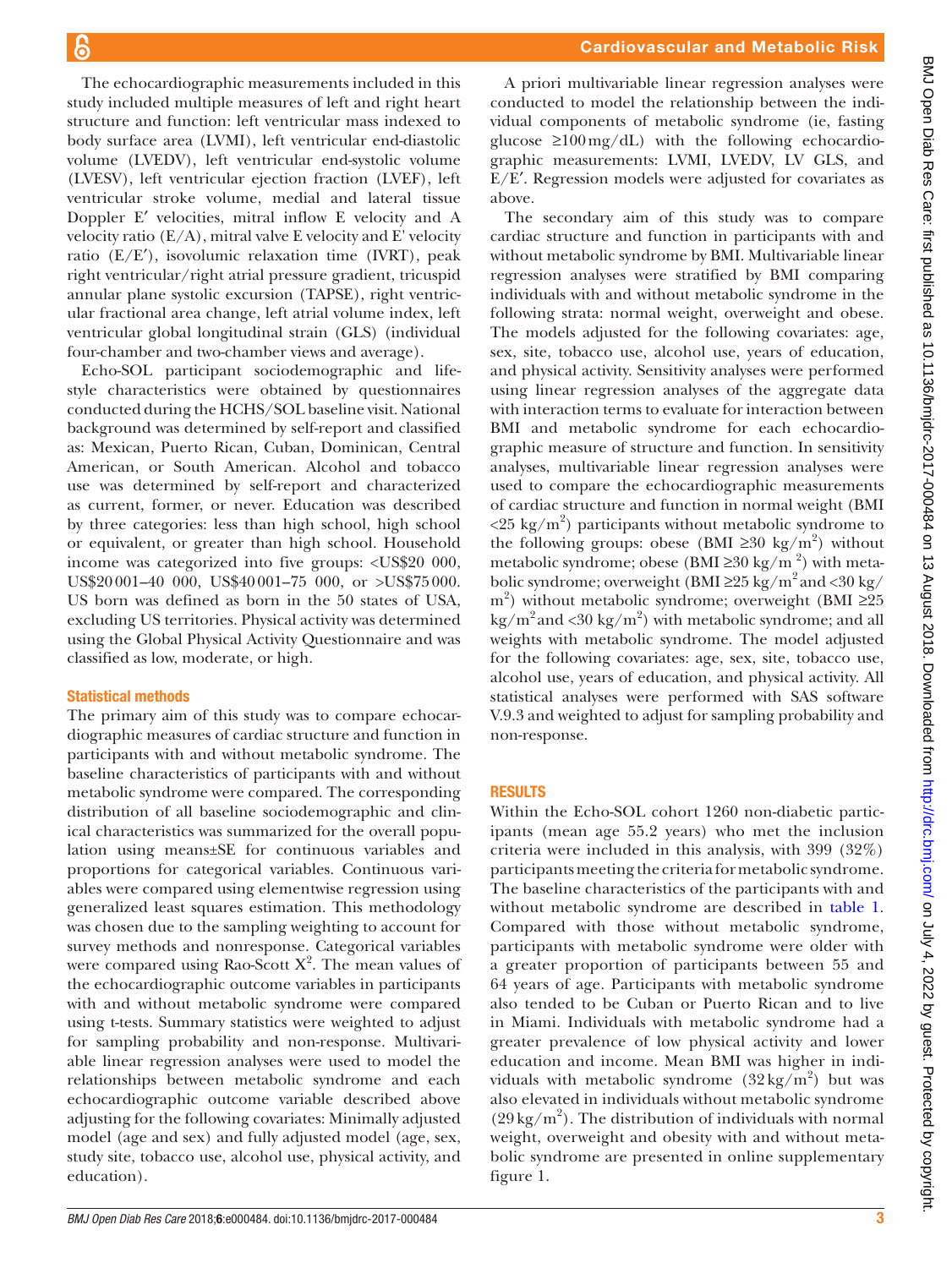| W.<br>۰.<br>_ |
|---------------|
|               |

<span id="page-3-0"></span>

| Table 1                                                                                                                   |                                  | Characteristics of Echocardiographic Study of Latinos participants with and without metabolic syndrome |          |
|---------------------------------------------------------------------------------------------------------------------------|----------------------------------|--------------------------------------------------------------------------------------------------------|----------|
|                                                                                                                           | Metabolic syndrome,<br>$n = 399$ | Without metabolic syndrome,<br>$n = 861$                                                               | P values |
| Age, mean (SE)                                                                                                            |                                  |                                                                                                        |          |
| < 55                                                                                                                      | 46.4 (4.6)                       | 57.6(2.7)                                                                                              | 0.11     |
| $55 - 64$                                                                                                                 | 36.1(3.7)                        | 26.1(2.1)                                                                                              |          |
| $65+$                                                                                                                     | 17.5(3.4)                        | 16.3(3.2)                                                                                              |          |
| Female gender, N (%)                                                                                                      | 274 (59.8)                       | 568 (58.1)                                                                                             | 0.74     |
| National background, N (%)                                                                                                |                                  |                                                                                                        |          |
| Dominican                                                                                                                 | 64 (14.7)                        | 160 (19.2)                                                                                             | 0.08     |
| <b>Puerto Rican</b>                                                                                                       | 72 (19.5)                        | 145 (15.5)                                                                                             |          |
| Mexican                                                                                                                   | 95 (16.8)                        | 227(23.5)                                                                                              |          |
| Cuban                                                                                                                     | 99 (38.7)                        | 158 (28.8)                                                                                             |          |
| <b>Central American</b>                                                                                                   | 49 (6.3)                         | 78 (5.8)                                                                                               |          |
| South American                                                                                                            | 20(4.1)                          | 90(7.2)                                                                                                |          |
| Site, N (%)                                                                                                               |                                  |                                                                                                        |          |
| <b>Bronx</b>                                                                                                              | 106(31.1)                        | 251 (32.7)                                                                                             | 0.08     |
| Chicago                                                                                                                   | 91(10.1)                         | 199 (11.7)                                                                                             |          |
| Miami                                                                                                                     | 134 (44.9)                       | 232(35.0)                                                                                              |          |
| San Diego                                                                                                                 | 64 (13.9)                        | 179 (20.7)                                                                                             |          |
| Low physical activity, N (%)                                                                                              | 276 (70.8)                       | 543 (60.5)                                                                                             | 0.04     |
| Tobacco use, N (%)                                                                                                        |                                  |                                                                                                        |          |
| Current                                                                                                                   | 63 (16.4)                        | 148 (18.5)                                                                                             | 0.25     |
| Former                                                                                                                    | 106 (29.0)                       | 183 (22.5)                                                                                             |          |
| Years of education, N (%)                                                                                                 |                                  |                                                                                                        |          |
| Less than high school                                                                                                     | 142 (32.5)                       | 261 (30.1)                                                                                             | 0.36     |
| High school                                                                                                               | 96 (24.8)                        | 190 (20.2)                                                                                             |          |
| Greater than high school                                                                                                  | 152 (42.7)                       | 387 (49.6)                                                                                             |          |
| Household income <us\$20 (%)<="" 000="" n="" td="" year,=""><td>196 (59.7)</td><td>389 (46.1)</td><td>0.006</td></us\$20> | 196 (59.7)                       | 389 (46.1)                                                                                             | 0.006    |
| US mainland born, N (%)                                                                                                   | 35(7.4)                          | 85 (9.6)                                                                                               | 0.41     |
| Body mass index, kg/m <sup>2</sup> (SE)                                                                                   | $31.5$ [0.3]                     | 28.5(0.4)                                                                                              | < 0.0001 |
| Fasting glucose, mg/dL (SE)                                                                                               | 98.2 (1.0)                       | 93.0(0.3)                                                                                              | < 0.0001 |
| High-density lipoprotein, mg/dL (SE)                                                                                      | 44.1 (0.7)                       | 55.1(0.5)                                                                                              | < 0.0001 |
| Triglyceride, mg/dL (SE)                                                                                                  | 184.5 (5.2)                      | 133.4 (1.3)                                                                                            | < 0.0001 |
| Waist circumference, cm (SE)                                                                                              | 103.3(0.8)                       | 94.7(0.5)                                                                                              | < 0.0001 |
| Systolic blood pressure, mm Hg (SE)                                                                                       | 133.2(1.3)                       | 125.5(0.8)                                                                                             | < 0.0001 |
| Diastolic blood pressure, mm Hg (SE)                                                                                      | 78.4 (0.7)                       | 74.4(0.4)                                                                                              | < 0.0001 |
| Antihypertensive medication use, N (%)                                                                                    | 117 (26.8)                       | 91 (14.6)                                                                                              | 0.003    |
| Antihyperglycemic medication use, N (%)                                                                                   | 3(0.64)                          | 2(0.08)                                                                                                | 0.03     |
| Lipid-lowering medication use, N (%)                                                                                      | 48 (17.7)                        | 87 (10.2)                                                                                              | 0.10     |

Rao-Scott  $X^2$  test used to compare categorical variables in individuals with and without metabolic syndrome. Elementwise regression using generalized least squares estimation was used to compare continuous variables in individuals with and without metabolic syndrome. Percentages are weighted to account for sampling and non-response.

[Table](#page-4-0) 2 shows the mean values of each echocardiographic measurement in individuals with and without metabolic syndrome. Of note, the mean values for several measures of diastolic dysfunction including medial and lateral E′ velocities, E/E′ ratio, and

isovolumic relaxation time were abnormal in individuals with and without metabolic syndrome. The mean values of echocardiographic measures of right and left ventricular systolic function were normal in both groups.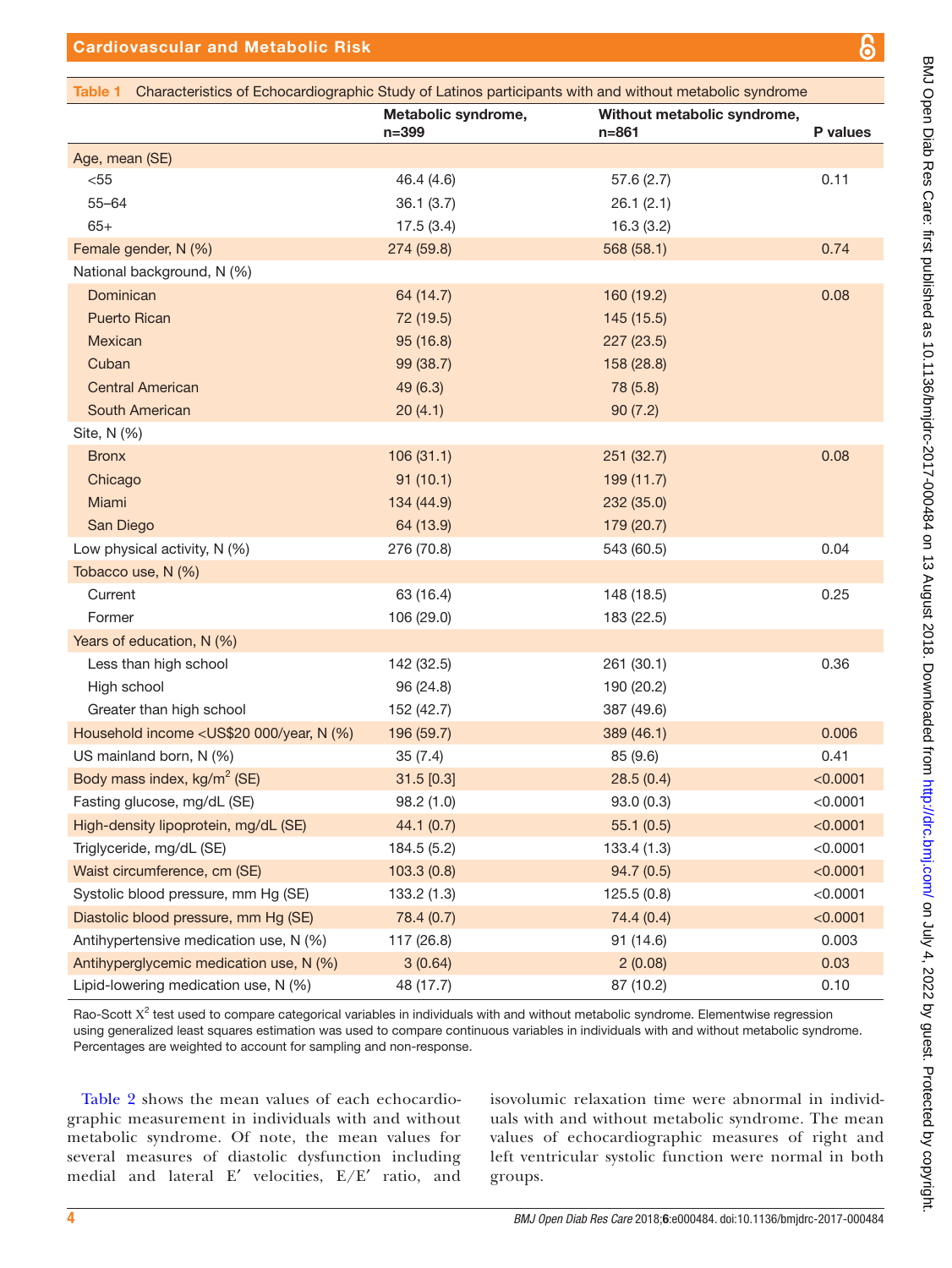<span id="page-4-0"></span>

| Table 2 Mean values of echocardiographic measures in Echo-SOL participants with and without metabolic syndrome |                                   |                                           |          |
|----------------------------------------------------------------------------------------------------------------|-----------------------------------|-------------------------------------------|----------|
|                                                                                                                | <b>Metabolic</b><br>syndrome (SE) | <b>Without metabolic</b><br>syndrome (SE) | P values |
| LV mass index, $g/m^2$                                                                                         | 81.3 (1.0) (n=389)                | 79.2 (1.0) (n=845)                        | 0.14     |
| LV end-diastolic volume, mL                                                                                    | 84.0 (1.7) (n=396)                | 83.8 (1.0) (n=854)                        | 0.92     |
| LV end-systolic volume, mL                                                                                     | $33.5(0.8)(n=395)$                | $33.5(0.5)(n=854)$                        | 0.98     |
| LV ejection fraction, %                                                                                        | 60.4 (0.3) (n=377)                | 60.2 (0.2) (n=836)                        | 0.73     |
| LV stroke volume, mL                                                                                           | $70.1$ (1.4) (n=393)              | 70.6 (0.9) (n=848)                        | 0.76     |
| Medial E' velocity, cm/s                                                                                       | $6.8(0.1)(n=395)$                 | $7.5(0.1)(n=856)$                         | < 0.0001 |
| Lateral E' velocity, cm/s                                                                                      | $9.0(0.2)(n=394)$                 | $9.9(0.2)(n=849)$                         | 0.002    |
| E/A ratio                                                                                                      | $1.0(0.02)(n=395)$                | $1.1(0.01)(n=848)$                        | 0.0003   |
| E/E' ratio                                                                                                     | $10.0(0.2)(n=394)$                | $9.3(0.2)(n=848)$                         | 0.0051   |
| Isovolumic relaxation time, s                                                                                  | $0.1(0.001)(n=394)$               | $0.1$ (0.0009) (n=850)                    | 0.44     |
| Peak RV/RA pressure gradient, mm Hg                                                                            | $17.6(0.6)(n=373)$                | $17.8(0.3)(n=821)$                        | 0.76     |
| TAPSE, cm                                                                                                      | $2.1$ (0.03) (n=377)              | $2.1$ (0.03) (n=827)                      | 0.85     |
| RV fractional area change, %                                                                                   | $0.5(0.006)(n=365)$               | $0.5(0.006)(n=797)$                       | 0.24     |
| Left atrial volume index, $mL/m^2$                                                                             | 22.7 (0.5) (n=365)                | 23.2 (0.03) (n=845)                       | 0.36     |
| LV longitudinal strain (four chamber), %                                                                       | $-18.9$ (0.4) (n=391)             | $-18.7(0.2)(n=846)$                       | 0.61     |
| LV longitudinal strain (two chamber), %                                                                        | $-19.5(0.3)(n=379)$               | $-20.3$ (0.3) (n=829)                     | 0.027    |
| LV global longitudinal strain (average), %                                                                     | $-19.0$ (0.3) (n=391)             | $-19.5(0.2)(n=845)$                       | 0.12     |

E/A, mitral inflow E velocity and A velocity ratio; E/E', mitral valve E velocity and E' velocity ratio; Echo-Sol, Echocardiographic Study of Latinos; LV, left ventricle; RA, right atrium; RV, right ventricle; TAPSE, tricuspid annular plane systolic excursion.

Multivariable linear regression analyses of the relationship between metabolic syndrome with measurements of cardiac structure and function were notable for worse left ventricular diastolic function and systolic function in individuals with metabolic syndrome compared with individuals without metabolic syndrome [\(table](#page-5-0) 3). Specifically, in the fully adjusted models, individuals with metabolic syndrome had lower medial E′ velocity (−0.4 cm/s (SE 0.1)), lower lateral E′ velocities  $(-0.5 \text{ cm/s } (0.2))$ , and a greater  $E/E'$  ratio  $(0.5 (0.2))$ . Additionally, left ventricular longitudinal strain in the apical two-chamber view was worse by 0.9% (0.3) in individuals with metabolic syndrome compared with those without, with a trend towards worse global longitudinal strain (GLS)  $(0.4 \ (0.2), \ p=0.07)$ . There were no differences in left ventricular volumes, ejection fraction, or stroke volume. Moreover, there were no differences in right ventricular function measured by TAPSE and right ventricular fractional area change or in peak right atrial or right ventricular pressure gradient.

In examining the relationship between the prevalence of individual criteria for metabolic syndrome with selected measures of left ventricular structure and function, high waist circumference and elevated blood pressure were associated with multiple measures of left ventricular structure and function [\(table](#page-6-0) 4). Specifically, high waist circumference was associated with increased LVMI  $(4.8 \text{ g/m}^2 (1.2))$ , increased LVEDV  $(6.8 \text{ mL} (1.7))$ , increased  $E/E'$  (0.8 (0.2)), and worse left ventricular longitudinal strain in the two-chamber view (0.6%

(0.3)). Elevated blood pressure was associated with increased LVMI (3.7g/m<sup>2</sup> (1.6)) and increased  $E/E'$ ratio (0.7 (0.02)). Elevated triglyceride level was associated with worse left ventricular longitudinal strain in the two-chamber view (0.6% (0.3)). Neither elevated fasting glucose nor low HDL were associated with any of the selected echocardiographic measures of left ventricular structure and function.

In a secondary analysis comparing individuals with and without metabolic syndrome stratified by BMI categories, the most striking differences in cardiac structure and function was observed among normal-weight individuals. Normal-weight individuals with metabolic syndrome had decreased left ventricular systolic function and decreased myocardial deformation. Specifically, after adjusting for potential confounding variables, LVEF was reduced by 3.1% (0.4) and LVGLS was decreased by 2% (0.2). Additionally, normal weight individuals with metabolic syndrome had decreased left ventricular mass index  $(-4.7g/m^2 (1.1))$  and increased left ventricular end diastolic volume (−2.0mL (0.9)) compared with normal-weight individuals without metabolic syndrome. Of note, the sample size of normal-weight individuals with metabolic syndrome was modest (n=22). In overweight individuals, metabolic syndrome was associated with increased LVEF  $(0.5\% (0.2))$  and worse LVGLS  $(0.2\% (0.1))$ . Moreover, metabolic syndrome was associated with smaller left ventricular volumes (LVEDV  $-3.0$  mL(0.7); LVESV  $-1.5$  mL (0.3)). There was no difference in cardiac structure and function observed between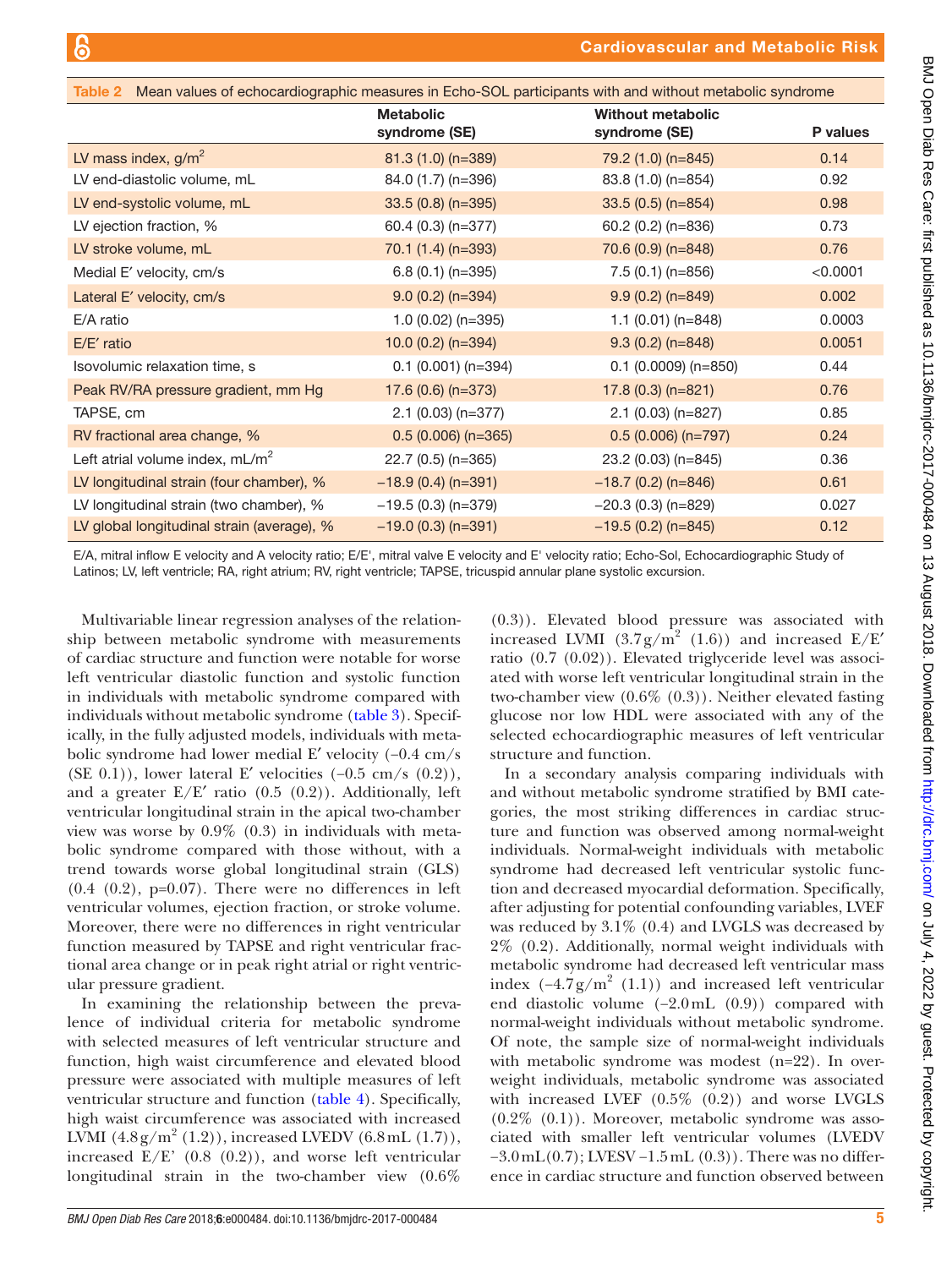<span id="page-5-0"></span>Table 3 Multivariable linear regression analyses of the association of metabolic syndrome with echocardiographic measures of cardiac structure and function in Echo-SOL

|                                            | <b>Minimally adjusted</b><br>beta (SE) | P values | <b>Adjusted</b><br>beta (SE) | P values |
|--------------------------------------------|----------------------------------------|----------|------------------------------|----------|
| LV mass index, $g/m^2$                     | 2.2(1.4)                               | 0.11     | 2.0(5.7)                     | 0.13     |
| LV end-diastolic volume, mL                | 1.3(2.3)                               | 0.58     | 1.2(1.9)                     | 0.52     |
| LV end-systolic volume, mL                 | 0.6(1.0)                               | 0.55     | 0.6(0.9)                     | 0.5      |
| LV ejection fraction, %                    | $-0.1(0.4)$                            | 0.78     | $-0.1(0.4)$                  | 0.88     |
| LV stroke volume, mL                       | $-0.5(1.4)$                            | 0.71     | $-0.2(1.3)$                  | 0.90     |
| LV longitudinal strain (four chamber), %   | $-0.2(0.3)$                            | 0.54     | $-0.3(0.3)$                  | 0.39     |
| LV longitudinal strain (two chamber), %    | 1.0(0.4)                               | 0.0196   | 0.9(0.3)                     | 0.009    |
| LV global longitudinal strain (average), % | 0.5(0.3)                               | 0.056    | 0.4(0.2)                     | 0.07     |
| Medial E' velocity, cm/s                   | $-0.5(0.1)$                            | < 0.001  | $-0.4(0.12)$                 | 0.0002   |
| Lateral E' velocity, cm/s                  | $-0.6(0.2)$                            | 0.016    | $-0.5(0.2)$                  | 0.02     |
| E/E'                                       | 0.5(0.2)                               | 0.04     | 0.5(0.2)                     | 0.01     |
| E/A ratio                                  | $-0.07(0.02)$                          | 0.0012   | $-0.06(0.02)$                | 0.003    |
| Isovolumic relaxation time, s              | 0.0007(0.007)                          | 0.59     | 0.0005(0.001)                | 0.68     |
| Peak RV/RA pressure gradient, mm Hg        | $-0.6(0.7)$                            | 0.39     | $-0.7(0.6)$                  | 0.28     |
| TAPSE, cm                                  | 0.005(0.05)                            | 0.92     | 0.02(0.04)                   | 0.54     |
| RV fractional area change, %               | $-0.01(0.009)$                         | 0.12     | $-0.01(0.009)$               | 0.20     |
| Left atrial volume index, $mL/m^2$         | $-0.6(0.5)$                            | 0.28     | $-0.3(0.5)$                  | 0.53     |

E/A, mitral inflow E velocity and A velocity ratio; E/E', mitral valve E velocity and E' velocity ratio; Echo-Sol, Echocardiographic Study of Latinos; LV, left ventricle; RA, right atrium; RV, right ventricle; TAPSE, tricuspid annular plane systolic excursion.

obese individuals with and without metabolic syndrome. Interaction between metabolic syndrome with overweight and obesity was significant for medial E′ velocity  $(p=0.03)$  and peak right ventricular/right atrial pressure gradient (p=0.04) in which increased BMI is associated with higher medial E′ velocity and decreased peak right ventricular/right atrial pressure gradient in relation to metabolic syndrome. No statistically significant interaction was observed between metabolic syndrome and BMI for any other echocardiographic measures of cardiac structure and function [\(table](#page-6-1) 5).

In a sensitivity analysis comparing individuals with normal BMI without metabolic syndrome to obese individuals with and without metabolic syndrome, multiple differences in cardiac structure and function emerged (online [supplementary table 1](https://dx.doi.org/10.1136/bmjdrc-2017-000484)). Compared with individuals with normal BMI without metabolic syndrome, obese individuals with and without metabolic syndrome had increased LVEDV (7.5mL (1.7) and 9.8mL (1.9), respectively), increased LVESV (5.7mL (1.3) and 5.0mL (1.4), respectively), and increased left ventricular stroke volume (13.0mL (2.0) and 10.2mL (0.8), respectively) after adjusting for potential confounders. After full adjustment, worse longitudinal strain in the two-chamber view was observed in obese individuals with metabolic syndrome  $(1.3\% (0.4))$ . A similar pattern of changes in cardiac structure and function was observed in comparing normal BMI individuals without metabolic syndrome to individuals with metabolic syndrome of all BMIs (online [supplementary table 1](https://dx.doi.org/10.1136/bmjdrc-2017-000484)). In sensitivity analyses that compared normal BMI individuals without metabolic syndrome to overweight individuals, similar changes in left ventricular structure and function were observed; however, worse global longitudinal strain in the two-chamber view was observed in the overweight individuals both with and without metabolic syndrome (online [supplementary table 2\)](https://dx.doi.org/10.1136/bmjdrc-2017-000484).

#### **DISCUSSION**

The results of this study found that within the Echo-SOL cohort of Hispanic/Latino individuals living in the USA, individuals with metabolic syndrome had worse diastolic function and worse left ventricular longitudinal strain compared with individuals without metabolic syndrome. High waist circumference, elevated blood pressure, and elevated triglycerides were associated with increased left ventricular mass, increased left ventricular size and decreased left ventricular systolic function by longitudinal strain. Left ventricular longitudinal strain and LVEF were also impaired in individuals with normal weight and metabolic syndrome.

This study represents the largest study of metabolic syndrome and cardiac structure and function as measured by echocardiography in Hispanic/Latino individuals. The results of this study support the findings of studies in other populations that found an association of metabolic syndrome with echocardiographic measures of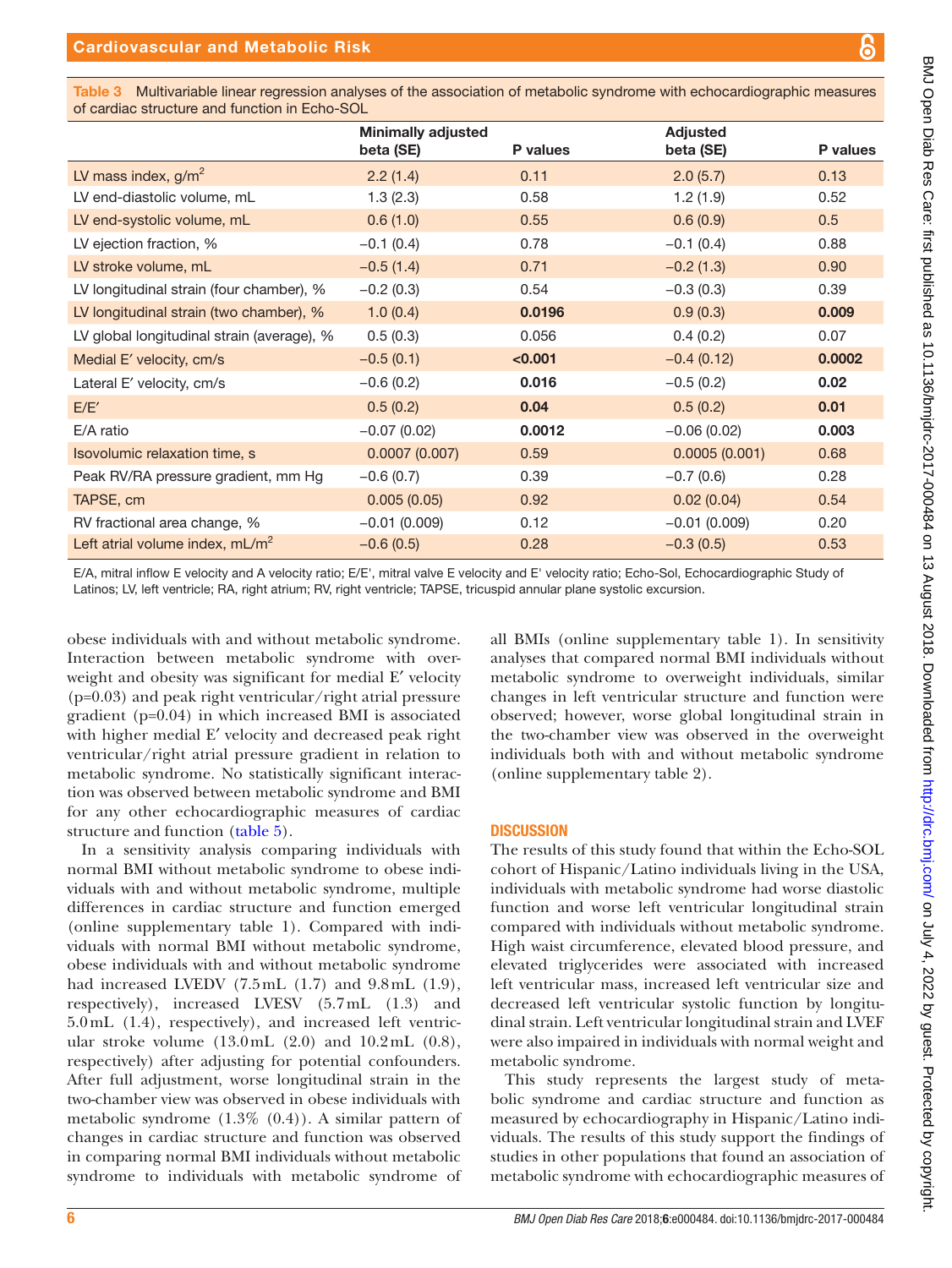<span id="page-6-0"></span>

| Table 4 Multivariable linear regression analyses of the association of the individual components of metabolic syndrome with echocardiographic measures of cardiac<br>structure and function in Echo-SOL |                                        |               |                                         |          |                       |          |                                           |          |                                                |       |
|---------------------------------------------------------------------------------------------------------------------------------------------------------------------------------------------------------|----------------------------------------|---------------|-----------------------------------------|----------|-----------------------|----------|-------------------------------------------|----------|------------------------------------------------|-------|
|                                                                                                                                                                                                         | glucose, beta (SE)<br>Elevated fasting | values<br>هٔ  | triglycerides,<br>beta (SE)<br>Elevated | P values | Low HDL,<br>beta (SE) | P values | circumference,<br>High waist<br>beta (SE) | P values | pressure, beta (SE) P values<br>Elevated blood |       |
| LV mass index, $g/m^2$                                                                                                                                                                                  | 0.5(1.4)                               | ဇ္ဇာ          | $-0.2(1.4)$                             | 0.87     | 0.9(5.7)              | 0.51     | 4.8(1.2)                                  |          | $0.0001$ $3.7(1.6)$                            | 0.02  |
| LV end-diastolic volume, mL                                                                                                                                                                             | $-1.4(1.8)$                            | 4<br>24       | $-1.1(2.0)$                             | 0.57     | 0.4(1.9)              | 0.84     | 6.8(1.7)                                  | 0.0007   | 2.9(1.6)                                       | 0.07  |
| LV longitudinal strain (four chamber), %                                                                                                                                                                | 0.03(0.4)                              | 0.94          | $-0.13(0.4)$                            | 0.73     | $-0.2(0.3)$           | 0.54     | 0.3(0.3)                                  | 0.38     | 0.3(0.4)                                       | 0.41  |
| LV longitudinal strain (two chamber), %                                                                                                                                                                 | 0.08(0.3)                              | 0.82          | 0.61(0.29)                              | 0.03     | 0.3(0.3)              | 0.32     | 0.6(0.3)                                  | 0.048    | 0.3(0.3)                                       | 0.29  |
| LV global longitudinal strain (average), %                                                                                                                                                              | 0.3(0.3)                               | 0.3           | 0.4(0.3)                                | 0.13     | 0.01(0.2)             | 0.95     | 0.4(0.3)                                  | 0.14     | 0.4(0.2)                                       | 0.096 |
| E/E'                                                                                                                                                                                                    | 0.3(0.2)                               | $\frac{2}{5}$ | 0.2(0.2)                                | 0.17     | 0.3(0.2)              | 0.12     | 0.8(0.2)                                  | 0.0003   | 0. (0.2)                                       | 0.004 |
| Echo-SOL, Echocardiographic Study of Latinos; HDL, high-density lipoprotein; LV, left ventricle                                                                                                         |                                        |               |                                         |          |                       |          |                                           |          |                                                |       |

<span id="page-6-1"></span>

| nic measures of cardiac structure and function in individuals with and without mata.                           |                                                                                                                                                                                                                                |
|----------------------------------------------------------------------------------------------------------------|--------------------------------------------------------------------------------------------------------------------------------------------------------------------------------------------------------------------------------|
|                                                                                                                |                                                                                                                                                                                                                                |
| <b>- האמר</b><br>.<br>2<br>2                                                                                   | has a complete the second contract of the complete state of the complete state of the complete state of the complete state of the complete state of the complete state of the complete state of the complete state of the comp |
| Table 5 Multivariable linear regression analyses compan-<br>syndrome stratified by body mass index in Echo-SOL |                                                                                                                                                                                                                                |
|                                                                                                                |                                                                                                                                                                                                                                |

|                                                                  | Normal weight with metabolic syndrome |          |                      |          |                       |          |                                                                            |          |                       |          |                                       |          |
|------------------------------------------------------------------|---------------------------------------|----------|----------------------|----------|-----------------------|----------|----------------------------------------------------------------------------|----------|-----------------------|----------|---------------------------------------|----------|
|                                                                  | $(n=22)$                              |          |                      |          |                       |          | Overweight with metabolic syndrome (n=144)                                 |          |                       |          | Obese with metabolic syndrome (n=233) |          |
|                                                                  | Minimally<br>sdjusted                 |          | Adjusted             |          | Minimally<br>adjusted |          | Adjusted                                                                   |          | Minimally<br>adjusted |          | Adjusted                              |          |
|                                                                  | beta (SE)                             | P values | beta                 | P values | beta (SE)             | P values | beta (SE)                                                                  | P values | beta (SE)             | P values | beta (SE)                             | P values |
| LV mass index, $g/m^2$                                           | $-0.9(0.997)$ 0.36                    |          | $-4.7(1.1) < 0.0001$ |          | 1.0(0.7)              | 0.14     | $-1.4(0.7)$                                                                | 0.0596   | 2.4(2.1)              | 0.24     | 2.3(1.8)                              | 0.20     |
| LV end-diastolic volume, mL                                      | $-0.1(0.6)$                           | 0.92     | $-2.0(0.9)$          | 0.04     | $-3.0(0.7)$           | 0.0001   | $-2.6(0.7)$                                                                | 0.0003   | $-1.0(3.7)$           | 0.79     | $-1.9(2.8)$                           | 0.51     |
| LV end-systolic volume, mL                                       | 2.7(0.4)                              | < 0.0001 | 1.8(0.6)             | 0.002    | $-1.5(0.3)$           | < 0.0001 | $-1.6(0.3)$                                                                | < 0.0001 | $-0.4(1.7)$           | 0.82     | $-0.6(1.3)$                           | 0.64     |
| LV ejection fraction, %                                          | $-2.9(0.4)$                           | 0.0001   | $-3.1(0.4)$          | 0.0001   | 0.3(0.2)              | 0.11     | 0.5(0.2)                                                                   | 0.01     | 0.2(0.6)              | 0.74     | 0.05(0.5)                             | 0.92     |
| LV stroke volume, mL                                             | $-2.2(0.8)$                           | 0.008    | $-5.0(0.9)$          | 0.0001   | $-4.7(1.1)$           | 0.0001   | $-4.0(1.2)$                                                                | 0.0007   | $-2.1(2.2)$           | 0.36     | $-2.6(1.9)$                           | 0.17     |
| LV longitudinal strain (two chamber), %                          | 2.5(0.2)                              | 0.0001   | 2.2(0.2)             | 0.0001   | 0.6(0.1)              | 0.0001   | 0.6(0.1)                                                                   | 0.0001   | 0.9(0.7)              | 0.22     | 0.5(0.4)                              | 0.26     |
| LV longitudinal strain (four chamber), %                         | 2.4(0.2)                              | 0.0001   | 1.9(0.2)             | 0.0001   | $-0.6(0.1)$           | 0.0001   | $-0.9(0.1)$                                                                | 0.0001   | $-0.6(0.5)$           | 0.19     | $-0.7(0.4)$                           | 0.08     |
| LV longitudinal strain (average), %                              | 2.4(0.2)                              | 0.0001   | 2.0(0.2)             | 0.0001   | 0.4(0.1)              | 0.0001   | 0.2(0.1)                                                                   | 0.03     | 0.2(0.5)              | 0.66     | $-0.07(0.3)$                          | 0.83     |
| Reference is normal weight (n=208), overweight (n=392) and obese |                                       |          |                      |          |                       |          | individuals (n=261) without metabolic syndrome for each respective column. |          |                       |          |                                       |          |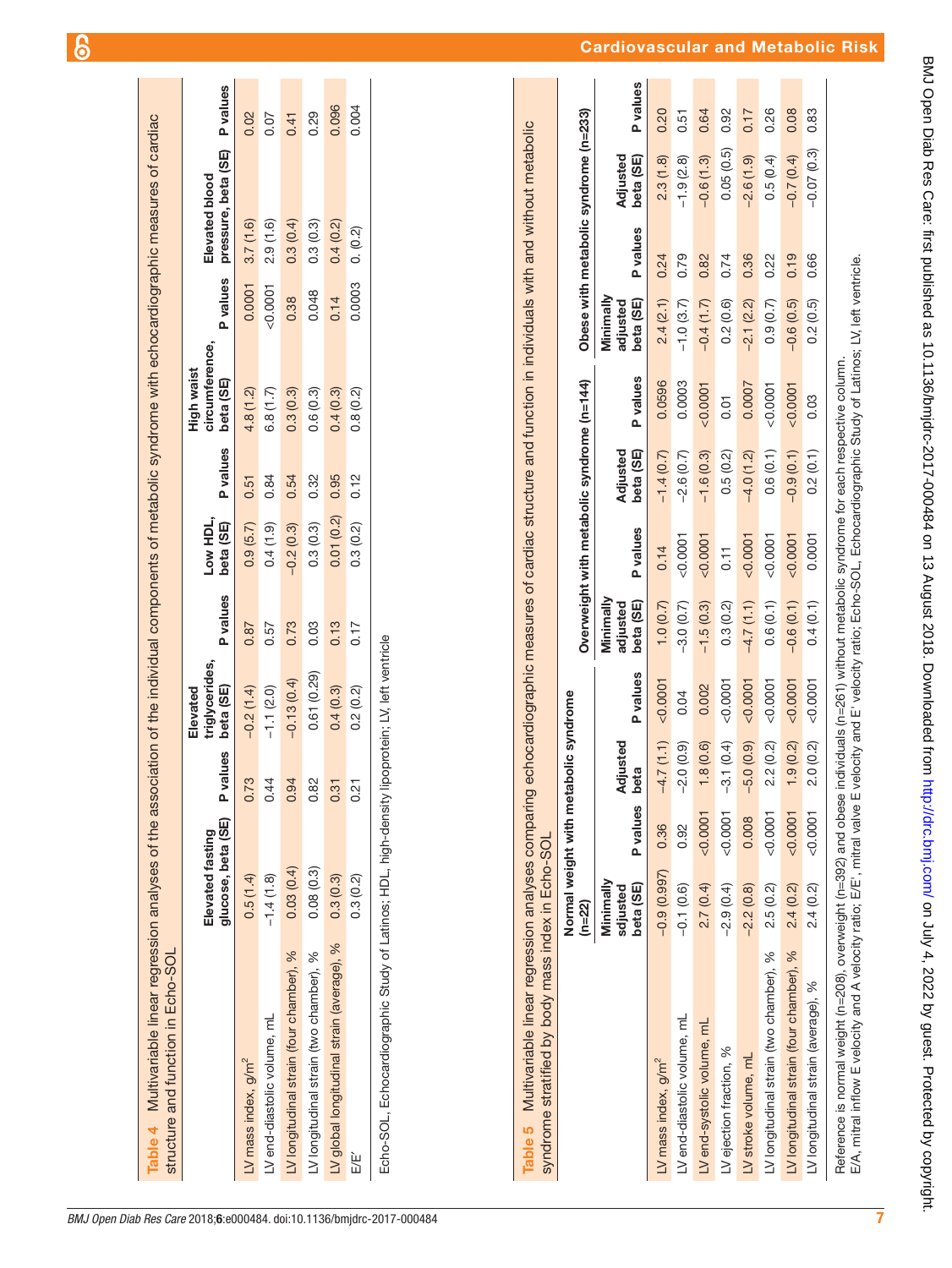diastolic dysfunction but no difference in left ventricular mass or left ventricular volumes. $24-30$  Few studies have examined subclinical left ventricular systolic dysfunction by left ventricular longitudinal strain in individuals with metabolic syndrome. Prior studies include a subgroup of the Multi-Ethnic Study of Atherosclerosis cohort and a single-center study in Korea, both of which found decreased longitudinal strain in participants with metabolic syndrome.<sup>31 32</sup> Another study observed decreased left atrial strain in individuals with metabolic syndrome, suggesting a generalized myopathic process affecting both the left ventricle and the left atrium.<sup>33</sup> Our study did not measure left atrial strain, but did not observe any difference in left atrial size between participants with and without metabolic syndrome.

While the overall metabolic derangement that results from metabolic syndrome is likely greater than the sum of the individual criteria, we sought to understand which criteria of the metabolic syndrome were associated with changes in cardiac structure and function in individuals from Hispanic/Latino background. Surprisingly, only high waist circumference, elevated blood pressure, and elevated triglycerides were associated with changes in cardiac structure and function in this study. Additionally, high waist circumference was associated with the greatest derangement of left ventricular geometry and function, rather than hypertension. Hypertension is not only highly prevalent in this population but also is better characterized in its progression from cardiac remodeling and subclinical diastolic and systolic dysfunction to clinically overt heart failure.<sup>[34](#page-9-7)</sup> This finding is supported by prior analyses of the Northern Manhattan Study, which found that high waist circumference rather than BMI was associated with worse GLS.<sup>35</sup> Additional studies are needed to better understand the role of abdominal obesity in cardiac remodeling and the pathogenesis of cardiac dysfunction.

The observed relationship between BMI and metabolic syndrome in relation to cardiac structure and function in this cohort of Hispanic/Latino individuals is particularly intriguing. While left ventricular longitudinal strain to some degree was worse in all weight/metabolic categories when compared with normal-weight individuals without metabolic syndrome, the greatest reduction in strain tended to be numerically higher in normal-weight individuals with metabolic syndrome. Additionally, only normal weight individuals with metabolic syndrome had a reduction in left ventricular ejection fraction compared with normal weight individuals without metabolic syndrome, suggesting a significant drop in left ventricular systolic function between the two groups. This observation is concerning in that it suggests that metabolically unhealthy individuals at a normal weight may have higher risk of heart failure, thus highlighting the fact that it might not be sufficient to focus on weight alone when counseling Hispanic/Latino patients on heart failure risk reduction. Given that the sample of normal-weight individuals with metabolic syndrome was small (n=22),

larger studies are necessary in order to better define the phenotype of normal-weight individuals with metabolic syndrome and the factors that make them vulnerable to subclinical reductions in left ventricular systolic function. Additionally, while the individuals in this study do not represent a heart failure population, the results of this study are reminiscent of the obesity paradox in which obese individuals with heart failure have less severe disease and better survival compared with normal-weight patients with heart failure.<sup>36 37</sup> While the cause of the obesity paradox continues to be debated, the results of this study suggest that the pathophysiology of non-ischemic cardiomyopathy related to cardiometabolic disease may differ in obese and normal-weight individuals.

While individuals with metabolic syndrome appear to be at increased risk for asymptomatic left ventricular systolic dysfunction, the clinical implications of this observation are less clear. Screening echocardiography for individuals with metabolic syndrome has not been addressed in the appropriate use criteria for echocardiography and is typically not performed in the absence of clinical symptoms that suggest cardiac disease.<sup>38</sup> Once individuals with asymptomatic left ventricular systolic dysfunction are identified, the 2013 ACCF/AHA guideline for the Management of Heart Failure recommends aggressive risk factor control including evidence-based medications to treat hypertension, hyperlipidemia, and diabetes.<sup>39</sup> Additionally, the guideline also suggests that individuals with asymptomatic reduced left ventricular ejection fraction be treated with ACE inhibitor and betablocker therapy to prevent clinical heart failure, a recommendation that is supported by evidence from clinical trials.[40 41](#page-9-12) However, no clinical trial has specifically examined the efficacy of ACE inhibitors or beta blockers to reduce incident heart failure in individuals with asymptomatic left ventricular dysfunction and metabolic syndrome. Also, the optimal method of identifying individuals with asymptomatic left ventricular dysfunction in the setting of known cardiometabolic risk factors has not been addressed, and additional studies are needed to evaluate the yield and cost-effectiveness of any proposed screening strategy. Additionally, left ventricular systolic dysfunction has largely been defined by left ventricular ejection fraction. Better understanding of the degree to which left ventricular longitudinal strain can be used to identify individuals at risk for incident heart failure and increased mortality is needed.

This study has several limitations. First, it is a cross-sectional, observational study; therefore, determination of causality cannot be made. Second, we are unable to adjust for BMI in the linear regression analyses because BMI is highly collinear with waist circumference, which is a component of the definition of metabolic syndrome. Third, while this study is one of the largest studies of metabolic syndrome and cardiac structure and function by echocardiography in any population, the sample size is modest; thus, we are unable to perform stratified analyses by national origin in order to characterize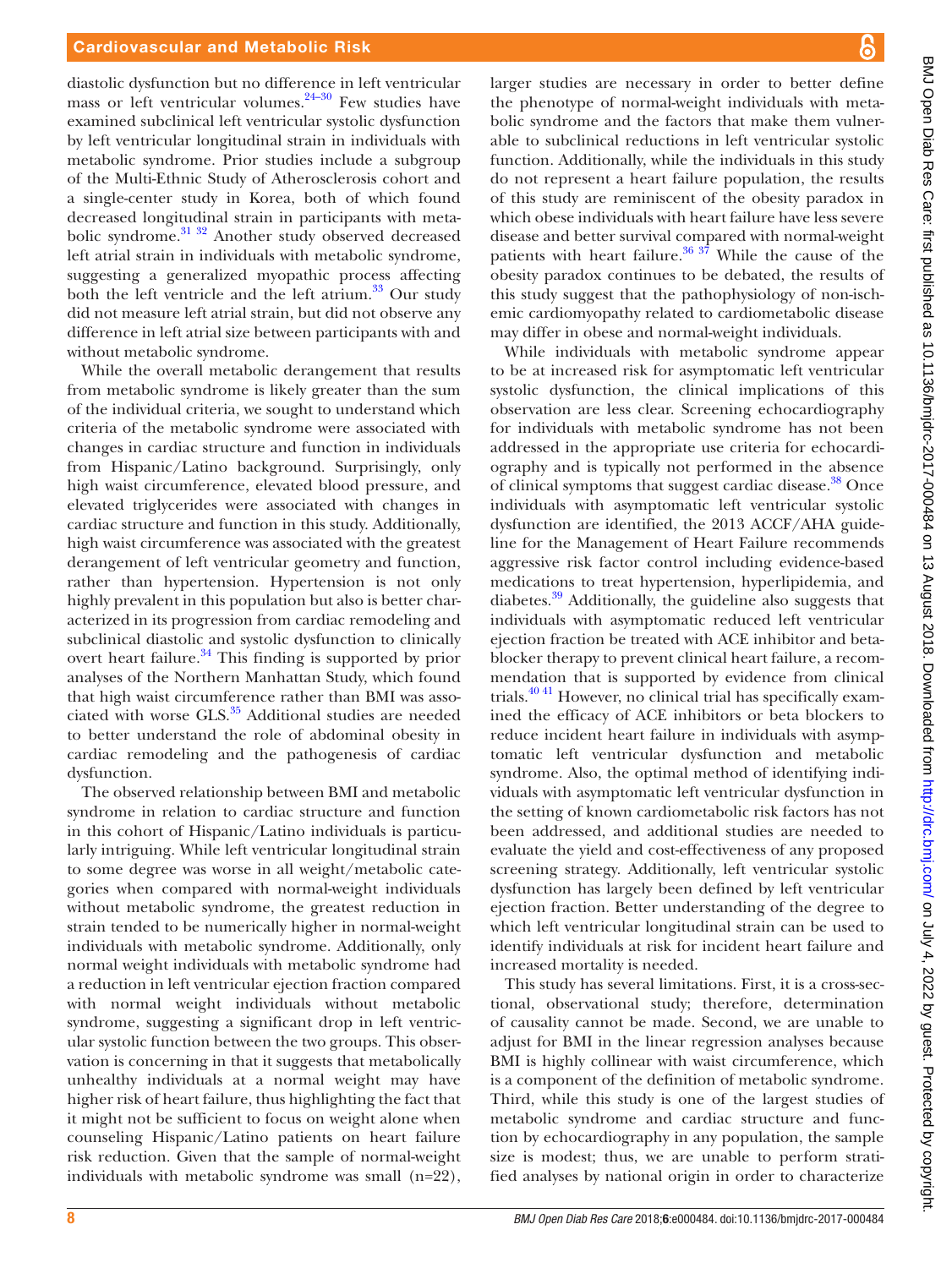## Cardiovascular and Metabolic Risk

В

the heterogeneity within Hispanic/Latinos. Within our sample, individuals with metabolic syndrome were disproportionately Cuban or Puerto Rican and lived in Miami. Thus, it would be interesting to compare cardiac structure and function in Cubans and Puerto Ricans with metabolic syndrome to other Hispanic/Latino groups. As the echocardiography examination of the entire HCHS/SOL cohort over age 45 is currently being performed, we will soon have the power to understand interactions between national background, environment, and cardiometabolic health.

#### **CONCLUSION**

In a sample of US Hispanics/Latinos, metabolic syndrome was associated with reduced left ventricular systolic and diastolic function, even in individuals with normal BMI. The results of this study suggest that strategies for cardiovascular disease and heart failure prevention in Hispanics/Latinos should include multiple indicators of cardiometabolic disease beyond BMI. The relationship between cardiometabolic risk factors and the progression of heart failure in Hispanics/Latinos requires further investigation to prioritize targets for primary prevention.

#### Author affiliations

1 Stanford Health Care, Oakland, California, USA

<sup>2</sup>Department of Epidemiology and Prevention, Wake Forest School of Medicine, Winston-Salem, North Carolina, USA

<sup>3</sup>Department of Psychology, Miller School of Medicine, University of Miami, Miami, Florida, USA

4 Division of Cardiology, Albert Einstein College of Medicine, Bronx, New York, USA 5 Department of Family and Preventive Medicine, University of California, San Diego, California, USA

<sup>6</sup>Division of Health Promotion and Behavioral Science, Graduate School of Public Health, San Diego State University, San Diego, California, USA

<sup>7</sup> Division of Cardiology, University of Illinois, Chicago, Illinois, USA

<sup>8</sup>Institute for Minority Health Research, University of Illinois, Chapel Hill, USA <sup>9</sup>Department of Biostatistics, University of North Carolina at Chapel Hill, Chapel Hill, North Carolina, USA

Acknowledgements The authors thank the staff and participants of HCHS/SOL and Echo-SOL for their important contributions. Investigators website: [http://cscc.](http://cscc.unc.edu/hchs/) [unc.edu/hchs/](http://cscc.unc.edu/hchs/).

Contributors Each author of this manuscript has made substantial contributions to the conception or design of the study; the acquisition, analysis, or interpretation of data; drafting the manuscript or critical revising of the manuscript; final approval of the version to be published; and agree to be accountable for all aspects of the work.

Funding The Hispanic Community Health Study/Study of Latinos (HCHSSOL) was performed as a collaborative study supported by contracts from the National Heart, Lung and Blood Institute (NHLBI) to the University of North Carolina (N01- HC65233), University of Miami (N01-HC65234), Albert Einstein College of Medicine (N01- HC65235), Northwestern University (N01-HC65236), and San Diego State University (N01- HC65237). The following Institutes/Centers/Offices contribute to the HCHS/SOL through a transfer of funds to the National Heart, Lung and Blood Institute (NHLBI): National Institute on Minority Health and Health Disparities, National Institute on Deafness and Other Communication Disorders, National Institute of Dental and Craniofacial Research, National Institute of Diabetes and Digestive and Kidney Diseases, National Institute of Neurological Disorders and Stroke, and National Institutes of Health Institution-Office of Dietary Supplements. ECHO-SOL was supported by a grant from the NHLBI (R01 HL104199, Epidemiological Determinants of Cardiac Structure and Function among Hispanics: Carlos J Rodriguez, MD, MPH Principal Investigator).

Competing interests None declared.

Ethics approval North Carolina.

Provenance and peer review Not commissioned; externally peer reviewed.

Data sharing statement Data from the HCHS/SOL and Echo-SOL studies can be accessed by contacting the HCHS/SOL publications committee via the investigators website [https://sites.cscc.unc.edu/hchs/.](https://sites.cscc.unc.edu/hchs/)

**Open access** This is an open access article distributed in accordance with the Creative Commons Attribution Non Commercial (CC BY-NC 4.0) license, which permits others to distribute, remix, adapt, build upon this work non-commercially, and license their derivative works on different terms, provided the original work is properly cited, appropriate credit is given, any changes made indicated, and the use is non-commercial. See: <http://creativecommons.org/licenses/by-nc/4.0/>.

#### **References**

- <span id="page-8-0"></span>1. Bureau UC. Population Estimates. 2014 [http://factfinder.census.gov/](http://factfinder.census.gov/bkmk/table/1.0/en/PEP/2014/PEPASR6H?slice=hisp~hisp!year~est72014>) bkmk/table/1.0/en/PEP/2014/PEPASR6H?slice=hisp~hisp!year[est72014>](http://factfinder.census.gov/bkmk/table/1.0/en/PEP/2014/PEPASR6H?slice=hisp~hisp!year~est72014>).
- <span id="page-8-1"></span>2. Daviglus ML, Talavera GA, Avilés-Santa ML, *et al*. Prevalence of major cardiovascular risk factors and cardiovascular diseases among Hispanic/Latino individuals of diverse backgrounds in the United States. *[JAMA](http://dx.doi.org/10.1001/jama.2012.14517)* 2012;308:1775–84.
- <span id="page-8-7"></span>3. Dominguez K, Penman-Aguilar A, Chang MH, *et al*. Vital signs: leading causes of death, prevalence of diseases and risk factors, and use of health services among Hispanics in the United States – 2009–2013. *[MMWR Morb Mortal Wkly Rep](http://www.ncbi.nlm.nih.gov/pubmed/25950254)* 2015;64:469–78.
- <span id="page-8-2"></span>4. Miller JM, Kaylor MB, Johannsson M, *et al*. Prevalence of metabolic syndrome and individual criterion in US adolescents: 2001-2010 National Health and Nutrition Examination Survey. *[Metab Syndr](http://dx.doi.org/10.1089/met.2014.0055)  [Relat Disord](http://dx.doi.org/10.1089/met.2014.0055)* 2014;12:527–32.
- 5. Arguelles W, Llabre MM, Sacco RL, *et al*. Characterization of metabolic syndrome among diverse Hispanics/Latinos living in the United States: latent class analysis from the Hispanic Community Health Study/Study of Latinos (HCHS/SOL). *[Int J Cardiol](http://dx.doi.org/10.1016/j.ijcard.2015.02.100)* 2015;184:373–9.
- <span id="page-8-3"></span>6. Lakka HM, Laaksonen DE, Lakka TA, *et al*. The metabolic syndrome and total and cardiovascular disease mortality in middle-aged men. *[JAMA](http://dx.doi.org/10.1001/jama.288.21.2709)* 2002;288:2709–16.
- 7. Sattar N, Gaw A, Scherbakova O, *et al*. Metabolic syndrome with and without C-reactive protein as a predictor of coronary heart disease and diabetes in the West of Scotland Coronary Prevention Study. *[Circulation](http://dx.doi.org/10.1161/01.CIR.0000080897.52664.94)* 2003;108:414–9.
- 8. Bahrami H, Bluemke DA, Kronmal R, *et al*. Novel metabolic risk factors for incident heart failure and their relationship with obesity: the MESA (Multi-Ethnic Study of Atherosclerosis) study. *[J Am Coll](http://dx.doi.org/10.1016/j.jacc.2007.12.048)  [Cardiol](http://dx.doi.org/10.1016/j.jacc.2007.12.048)* 2008;51:1775–83.
- 9. Wang J, Sarnola K, Ruotsalainen S, *et al*. The metabolic syndrome predicts incident congestive heart failure: a 20-year follow-up study of elderly Finns. *[Atherosclerosis](http://dx.doi.org/10.1016/j.atherosclerosis.2009.10.042)* 2010;210:237–42.
- <span id="page-8-4"></span>10. Voulgari C, Tentolouris N, Dilaveris P, *et al*. Increased heart failure risk in normal-weight people with metabolic syndrome compared with metabolically healthy obese individuals. *[J Am Coll Cardiol](http://dx.doi.org/10.1016/j.jacc.2011.04.047)* 2011;58:1343–50.
- <span id="page-8-5"></span>11. Bahrami H, Kronmal R, Bluemke DA, *et al*. Differences in the incidence of congestive heart failure by ethnicity: the multi-ethnic study of atherosclerosis. *[Arch Intern Med](http://dx.doi.org/10.1001/archinte.168.19.2138)* 2008;168:2138–45.
- 12. Vivo RP, Krim SR, Krim NR, *et al*. Care and outcomes of Hispanic patients admitted with heart failure with preserved or reduced ejection fraction: findings from get with the guidelines-heart failure. *[Circ Heart Fail](http://dx.doi.org/10.1161/CIRCHEARTFAILURE.111.963546)* 2012;5:167–75.
- 13. Rodriguez CJ, Allison M, Daviglus ML, *et al*. Status of cardiovascular disease and stroke in Hispanics/Latinos in the United States: a science advisory from the American Heart Association. *[Circulation](http://dx.doi.org/10.1161/CIR.0000000000000071)* 2014;130:593–625.
- <span id="page-8-6"></span>14. Benjamin EJ, D'Agostino RB, Belanger AJ, *et al*. Left atrial size and the risk of stroke and death. The Framingham Heart Study. *[Circulation](http://dx.doi.org/10.1161/01.CIR.92.4.835)* 1995;92:835–41.
- 15. Hobbs FD, Roalfe AK, Davis RC, *et al*. Prognosis of all-cause heart failure and borderline left ventricular systolic dysfunction: 5 year mortality follow-up of the Echocardiographic Heart of England Screening Study (ECHOES). *[Eur Heart J](http://dx.doi.org/10.1093/eurheartj/ehm102)* 2007;28:1128–34.
- 16. Armstrong AC, Jacobs DR, Gidding SS, *et al*. Framingham score and LV mass predict events in young adults: CARDIA study. *[Int J Cardiol](http://dx.doi.org/10.1016/j.ijcard.2014.01.003)* 2014;172:350–5.
- 17. Bombelli M, Facchetti R, Cuspidi C, *et al*. Prognostic significance of left atrial enlargement in a general population: results of the PAMELA study. *[Hypertension](http://dx.doi.org/10.1161/HYPERTENSIONAHA.114.03975)* 2014;64:1205–11.